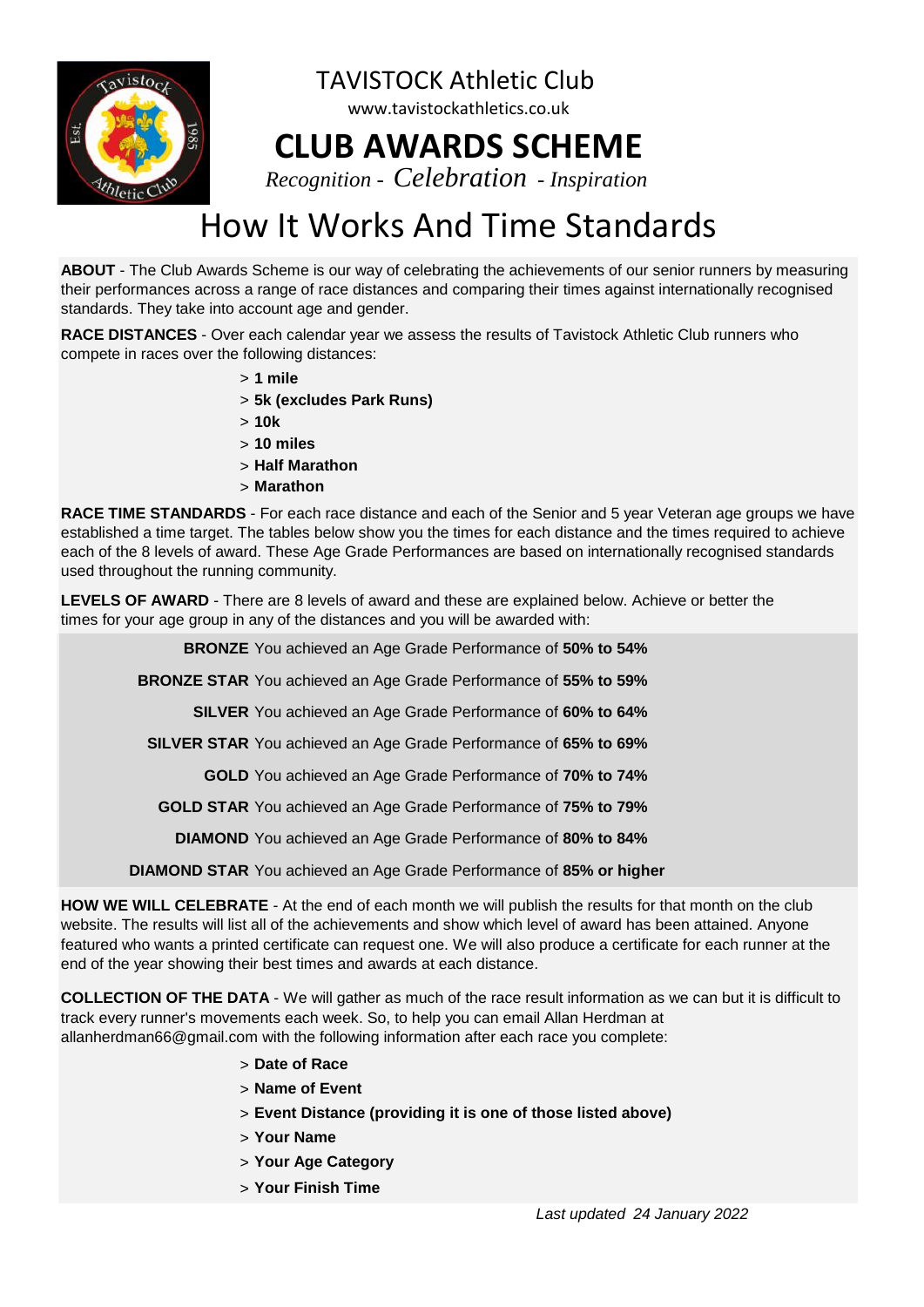

www.tavistockathletics.co.uk

#### **CLUB AWARDS SCHEME**

*Recognition - Celebration - Inspiration*

| 1 mile        |          |               |               |          |             |          |                   |          |          |  |  |
|---------------|----------|---------------|---------------|----------|-------------|----------|-------------------|----------|----------|--|--|
|               | World    |               | <b>Bronze</b> |          |             |          |                   |          | Diamond  |  |  |
| Age Category  | Class    | <b>Bronze</b> | Star          | Silver   | Silver Star | Gold     | Gold Star Diamond |          | Star     |  |  |
|               | 100%     | 50%           | 55%           | 60%      | 65%         | 70%      | 75%               | 80%      | 85%+     |  |  |
| Senior Male   | 00:03:43 | 00:07:25      | 00:06:45      | 00:06:11 | 00:05:42    | 00:05:18 | 00:04:57          | 00:04:38 | 00:04:22 |  |  |
| M40           | 00:03:56 | 00:07:51      | 00:07:08      | 00:06:33 | 00:06:02    | 00:05:36 | 00:05:14          | 00:04:54 | 00:04:37 |  |  |
| M45           | 00:04:05 | 00:08:09      | 00:07:25      | 00:06:48 | 00:06:16    | 00:05:49 | 00:05:26          | 00:05:06 | 00:04:48 |  |  |
| M50           | 00:04:14 | 00:08:29      | 00:07:43      | 00:07:04 | 00:06:32    | 00:06:04 | 00:05:39          | 00:05:18 | 00:04:59 |  |  |
| M55           | 00:04:25 | 00:08:50      | 00:08:02      | 00:07:22 | 00:06:48    | 00:06:19 | 00:05:54          | 00:05:31 | 00:05:12 |  |  |
| M60           | 00:04:37 | 00:09:14      | 00:08:23      | 00:07:41 | 00:07:06    | 00:06:35 | 00:06:09          | 00:05:46 | 00:05:26 |  |  |
| M65           | 00:04:49 | 00:09:39      | 00:08:46      | 00:08:02 | 00:07:25    | 00:06:53 | 00:06:26          | 00:06:02 | 00:05:41 |  |  |
| M70           | 00:05:04 | 00:10:08      | 00:09:13      | 00:08:27 | 00:07:48    | 00:07:14 | 00:06:46          | 00:06:20 | 00:05:58 |  |  |
| M75           | 00:05:27 | 00:10:54      | 00:09:54      | 00:09:05 | 00:08:23    | 00:07:47 | 00:07:16          | 00:06:49 | 00:06:25 |  |  |
| M80           | 00:06:03 | 00:12:05      | 00:10:59      | 00:10:04 | 00:09:18    | 00:08:38 | 00:08:04          | 00:07:33 | 00:07:07 |  |  |
| M85           | 00:06:59 | 00:13:59      | 00:12:42      | 00:11:39 | 00:10:45    | 00:09:59 | 00:09:19          | 00:08:44 | 00:08:13 |  |  |
| M90           | 00:08:35 | 00:17:10      | 00:15:37      | 00:14:19 | 00:13:13    | 00:12:16 | 00:11:27          | 00:10:44 | 00:10:06 |  |  |
| M95           | 00:11:41 | 00:23:23      | 00:21:15      | 00:19:29 | 00:17:59    | 00:16:42 | 00:15:35          | 00:14:37 | 00:13:45 |  |  |
| M100          | 00:19:52 | 00:39:43      | 00:36:07      | 00:33:06 | 00:30:33    | 00:28:22 | 00:26:29          | 00:24:50 | 00:23:22 |  |  |
| Senior Female | 00:04:12 | 00:08:23      | 00:07:37      | 00:06:59 | 00:06:27    | 00:05:59 | 00:05:35          | 00:05:15 | 00:04:56 |  |  |
| F35           | 00:04:16 | 00:08:32      | 00:07:46      | 00:07:07 | 00:06:34    | 00:06:06 | 00:05:41          | 00:05:20 | 00:05:01 |  |  |
| F40           | 00:04:26 | 00:08:51      | 00:08:03      | 00:07:23 | 00:06:49    | 00:06:20 | 00:05:54          | 00:05:32 | 00:05:13 |  |  |
| F45           | 00:04:41 | 00:09:22      | 00:08:31      | 00:07:48 | 00:07:12    | 00:06:42 | 00:06:15          | 00:05:51 | 00:05:31 |  |  |
| F50           | 00:04:59 | 00:09:58      | 00:09:04      | 00:08:18 | 00:07:40    | 00:07:07 | 00:06:39          | 00:06:14 | 00:05:52 |  |  |
| F55           | 00:05:19 | 00:10:38      | 00:09:40      | 00:08:52 | 00:08:11    | 00:07:36 | 00:07:06          | 00:06:39 | 00:06:16 |  |  |
| F60           | 00:05:42 | 00:11:25      | 00:10:23      | 00:09:31 | 00:08:47    | 00:08:09 | 00:07:37          | 00:07:08 | 00:06:43 |  |  |
| F65           | 00:06:09 | 00:12:19      | 00:11:12      | 00:10:16 | 00:09:28    | 00:08:48 | 00:08:13          | 00:07:42 | 00:07:15 |  |  |
| F70           | 00:06:41 | 00:13:22      | 00:12:09      | 00:11:08 | 00:10:17    | 00:09:33 | 00:08:55          | 00:08:21 | 00:07:52 |  |  |
| F75           | 00:07:18 | 00:14:37      | 00:13:17      | 00:12:10 | 00:11:14    | 00:10:26 | 00:09:44          | 00:09:08 | 00:08:36 |  |  |
| F80           | 00:08:03 | 00:16:07      | 00:14:39      | 00:13:25 | 00:12:24    | 00:11:30 | 00:10:44          | 00:10:04 | 00:09:29 |  |  |
| F85           | 00:09:17 | 00:18:34      | 00:16:53      | 00:15:29 | 00:14:17    | 00:13:16 | 00:12:23          | 00:11:36 | 00:10:55 |  |  |
| F90           | 00:11:52 | 00:23:45      | 00:21:35      | 00:19:47 | 00:18:16    | 00:16:58 | 00:15:50          | 00:14:50 | 00:13:58 |  |  |
| F95           | 00:18:37 | 00:37:14      | 00:33:51      | 00:31:02 | 00:28:39    | 00:26:36 | 00:24:50          | 00:23:17 | 00:21:54 |  |  |
| F100          | 01:01:56 | 02:03:53      | 01:52:37      | 01:43:14 | 01:35:18    | 01:28:29 | 01:22:35          | 01:17:25 | 01:12:52 |  |  |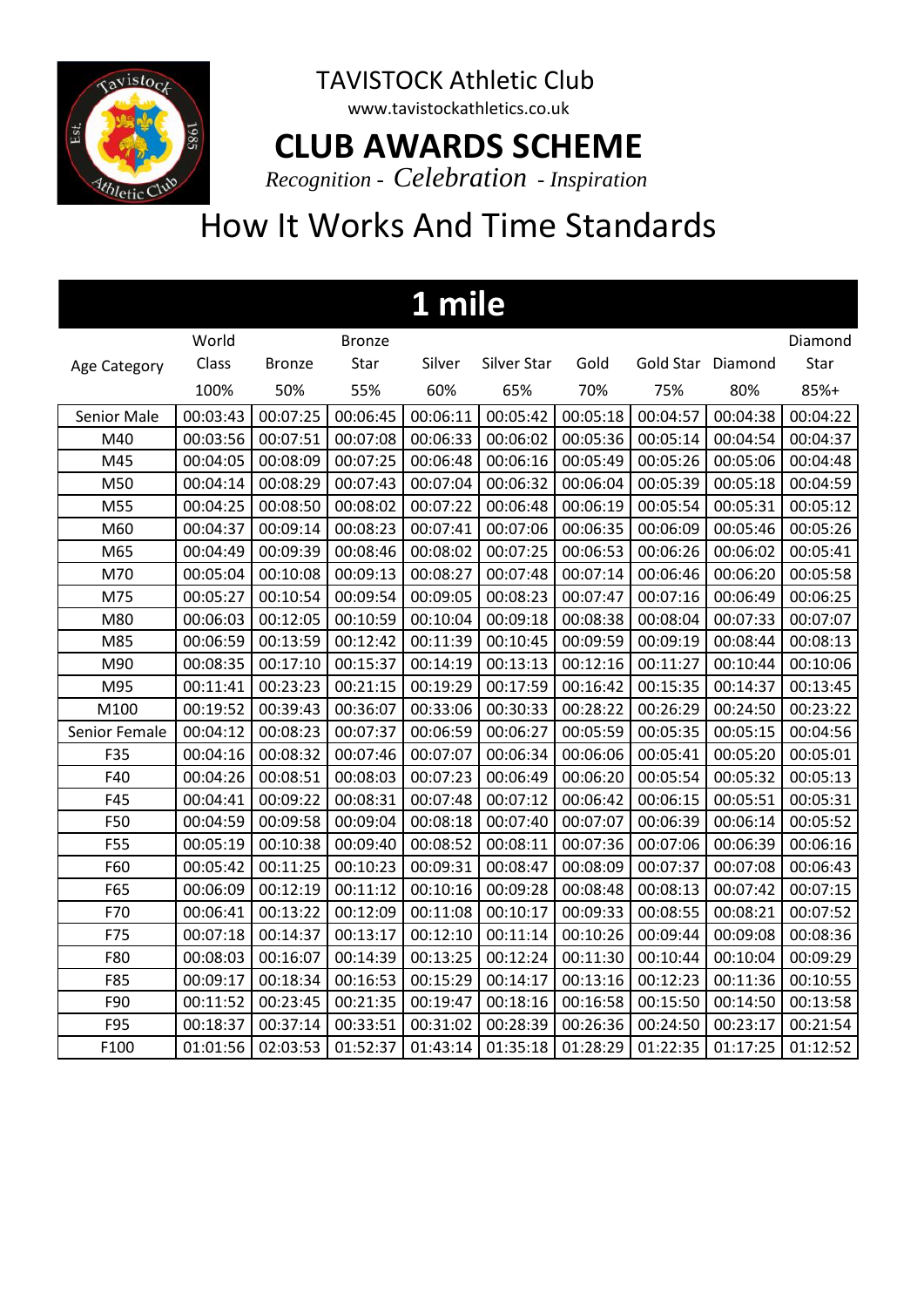

www.tavistockathletics.co.uk

### **CLUB AWARDS SCHEME**

*Recognition - Celebration - Inspiration*

| 5k               |          |               |               |          |             |          |                   |          |          |  |
|------------------|----------|---------------|---------------|----------|-------------|----------|-------------------|----------|----------|--|
|                  | World    |               | <b>Bronze</b> |          |             |          |                   |          | Diamond  |  |
| Age Category     | Class    | <b>Bronze</b> | Star          | Silver   | Silver Star | Gold     | Gold Star Diamond |          | Star     |  |
|                  | 100%     | 50%           | 55%           | 60%      | 65%         | 70%      | 75%               | 80%      | 85%+     |  |
| Senior Male      | 00:12:54 | 00:25:48      | 00:23:27      | 00:21:30 | 00:19:51    | 00:18:26 | 00:17:12          | 00:16:07 | 00:15:11 |  |
| M40              | 00:13:39 | 00:27:18      | 00:24:49      | 00:22:45 | 00:21:00    | 00:19:30 | 00:18:12          | 00:17:04 | 00:16:04 |  |
| M45              | 00:14:11 | 00:28:22      | 00:25:47      | 00:23:38 | 00:21:49    | 00:20:16 | 00:18:55          | 00:17:44 | 00:16:41 |  |
| M50              | 00:14:45 | 00:29:30      | 00:26:49      | 00:24:35 | 00:22:42    | 00:21:04 | 00:19:40          | 00:18:26 | 00:17:21 |  |
| M55              | 00:15:22 | 00:30:44      | 00:27:56      | 00:25:37 | 00:23:38    | 00:21:57 | 00:20:29          | 00:19:12 | 00:18:05 |  |
| M60              | 00:16:02 | 00:32:04      | 00:29:09      | 00:26:43 | 00:24:40    | 00:22:54 | 00:21:23          | 00:20:02 | 00:18:52 |  |
| M65              | 00:16:46 | 00:33:32      | 00:30:29      | 00:27:57 | 00:25:48    | 00:23:57 | 00:22:21          | 00:20:58 | 00:19:44 |  |
| M70              | 00:17:38 | 00:35:16      | 00:32:04      | 00:29:23 | 00:27:08    | 00:25:11 | 00:23:31          | 00:22:02 | 00:20:45 |  |
| M75              | 00:18:57 | 00:37:54      | 00:34:27      | 00:31:35 | 00:29:09    | 00:27:04 | 00:25:16          | 00:23:41 | 00:22:18 |  |
| M80              | 00:21:01 | 00:42:02      | 00:38:13      | 00:35:02 | 00:32:20    | 00:30:01 | 00:28:01          | 00:26:16 | 00:24:44 |  |
| M85              | 00:24:18 | 00:48:36      | 00:44:11      | 00:40:30 | 00:37:23    | 00:34:43 | 00:32:24          | 00:30:22 | 00:28:35 |  |
| M90              | 00:29:51 | 00:59:42      | 00:54:16      | 00:49:45 | 00:45:55    | 00:42:39 | 00:39:48          | 00:37:19 | 00:35:07 |  |
| M95              | 00:40:39 | 01:21:18      | 01:13:55      | 01:07:45 | 01:02:32    | 00:58:04 | 00:54:12          | 00:50:49 | 00:47:49 |  |
| M100             | 01:09:03 | 02:18:06      | 02:05:33      | 01:55:05 | 01:46:14    | 01:38:39 | 01:32:04          | 01:26:19 | 01:21:14 |  |
| Senior Female    | 00:14:48 | 00:29:36      | 00:26:55      | 00:24:40 | 00:22:46    | 00:21:09 | 00:19:44          | 00:18:30 | 00:17:25 |  |
| F35              | 00:14:57 | 00:29:54      | 00:27:11      | 00:24:55 | 00:23:00    | 00:21:21 | 00:19:56          | 00:18:41 | 00:17:35 |  |
| F40              | 00:15:18 | 00:30:36      | 00:27:49      | 00:25:30 | 00:23:32    | 00:21:51 | 00:20:24          | 00:19:07 | 00:18:00 |  |
| F45              | 00:15:53 | 00:31:46      | 00:28:53      | 00:26:28 | 00:24:26    | 00:22:41 | 00:21:11          | 00:19:51 | 00:18:41 |  |
| F50              | 00:16:46 | 00:33:32      | 00:30:29      | 00:27:57 | 00:25:48    | 00:23:57 | 00:22:21          | 00:20:58 | 00:19:44 |  |
| F55              | 00:17:52 | 00:35:44      | 00:32:29      | 00:29:47 | 00:27:29    | 00:25:31 | 00:23:49          | 00:22:20 | 00:21:01 |  |
| F60              | 00:19:08 | 00:38:16      | 00:34:47      | 00:31:53 | 00:29:26    | 00:27:20 | 00:25:31          | 00:23:55 | 00:22:31 |  |
| F65              | 00:20:35 | 00:41:10      | 00:37:25      | 00:34:18 | 00:31:40    | 00:29:24 | 00:27:27          | 00:25:44 | 00:24:13 |  |
| F70              | 00:22:16 | 00:44:32      | 00:40:29      | 00:37:07 | 00:34:15    | 00:31:49 | 00:29:41          | 00:27:50 | 00:26:12 |  |
| F75              | 00:24:15 | 00:48:30      | 00:44:05      | 00:40:25 | 00:37:18    | 00:34:39 | 00:32:20          | 00:30:19 | 00:28:32 |  |
| F80              | 00:26:39 | 00:53:18      | 00:48:27      | 00:44:25 | 00:41:00    | 00:38:04 | 00:35:32          | 00:33:19 | 00:31:21 |  |
| F85              | 00:30:51 | 01:01:42      | 00:56:05      | 00:51:25 | 00:47:28    | 00:44:04 | 00:41:08          | 00:38:34 | 00:36:18 |  |
| F90              | 00:39:33 | 01:19:06      | 01:11:55      | 01:05:55 | 01:00:51    | 00:56:30 | 00:52:44          | 00:49:26 | 00:46:32 |  |
| F95              | 01:02:00 | 02:04:00      | 01:52:44      | 01:43:20 | 01:35:23    | 01:28:34 | 01:22:40          | 01:17:30 | 01:12:56 |  |
| F <sub>100</sub> | 03:22:11 | 06:44:22      | 06:07:36      | 05:36:58 | 05:11:03    | 04:48:50 | 04:29:35          | 04:12:44 | 03:57:52 |  |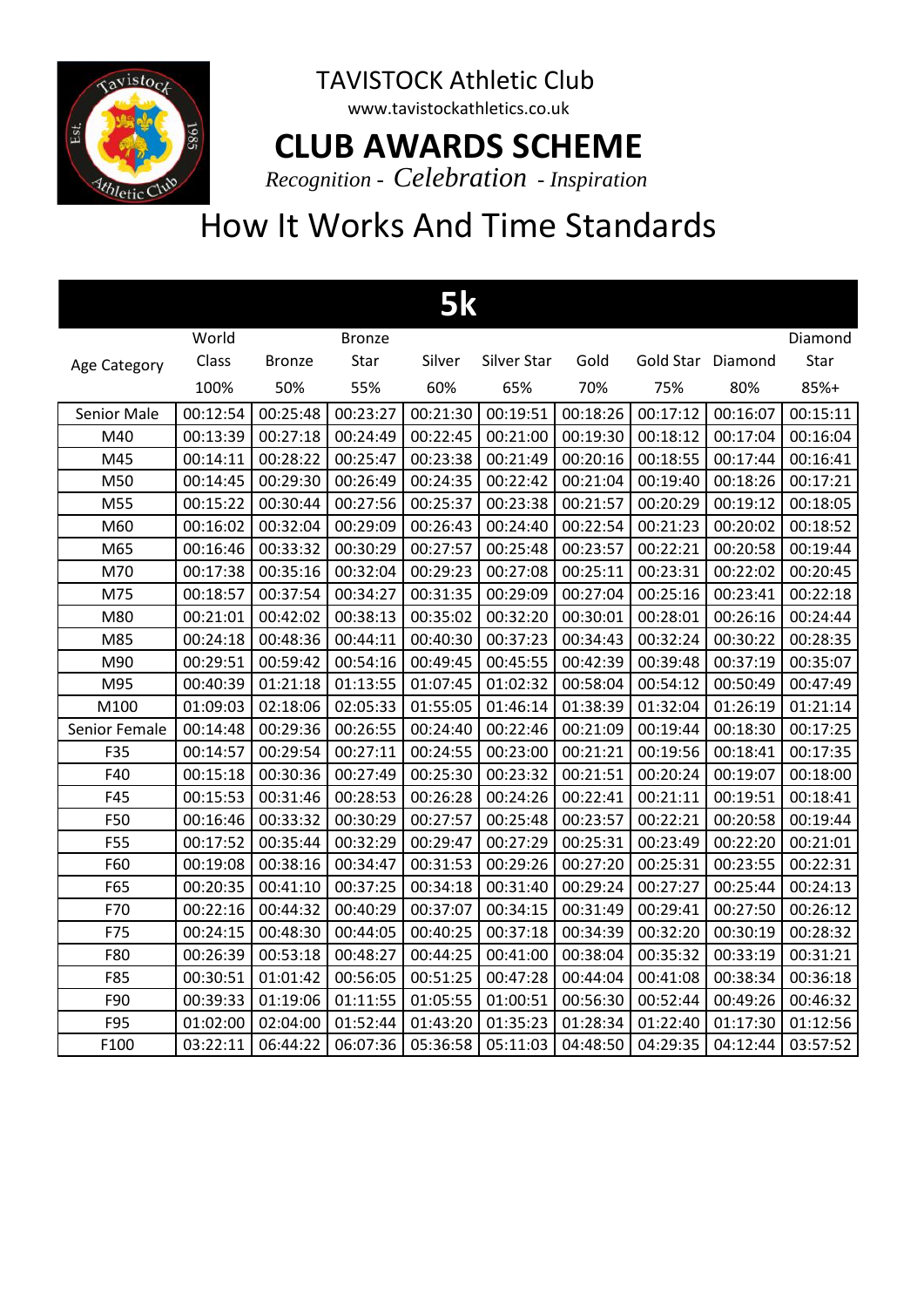

www.tavistockathletics.co.uk

#### **CLUB AWARDS SCHEME**

*Recognition - Celebration - Inspiration*

| <b>10k</b>         |          |               |               |          |             |          |                   |          |          |  |  |
|--------------------|----------|---------------|---------------|----------|-------------|----------|-------------------|----------|----------|--|--|
|                    | World    |               | <b>Bronze</b> |          |             |          |                   |          | Diamond  |  |  |
| Age Category       | Class    | <b>Bronze</b> | Star          | Silver   | Silver Star | Gold     | Gold Star Diamond |          | Star     |  |  |
|                    | 100%     | 50%           | 55%           | 60%      | 65%         | 70%      | 75%               | 80%      | 85%+     |  |  |
| <b>Senior Male</b> | 00:26:51 | 00:53:42      | 00:48:49      | 00:44:45 | 00:41:18    | 00:38:21 | 00:35:48          | 00:33:34 | 00:31:35 |  |  |
| M40                | 00:28:25 | 00:56:50      | 00:51:40      | 00:47:22 | 00:43:43    | 00:40:36 | 00:37:53          | 00:35:31 | 00:33:26 |  |  |
| M45                | 00:29:31 | 00:59:02      | 00:53:40      | 00:49:12 | 00:45:25    | 00:42:10 | 00:39:21          | 00:36:54 | 00:34:44 |  |  |
| M50                | 00:30:42 | 01:01:24      | 00:55:49      | 00:51:10 | 00:47:14    | 00:43:51 | 00:40:56          | 00:38:22 | 00:36:07 |  |  |
| M55                | 00:31:59 | 01:03:58      | 00:58:09      | 00:53:18 | 00:49:12    | 00:45:41 | 00:42:39          | 00:39:59 | 00:37:38 |  |  |
| M60                | 00:33:23 | 01:06:46      | 01:00:42      | 00:55:38 | 00:51:22    | 00:47:41 | 00:44:31          | 00:41:44 | 00:39:16 |  |  |
| M65                | 00:34:55 | 01:09:50      | 01:03:29      | 00:58:12 | 00:53:43    | 00:49:53 | 00:46:33          | 00:43:39 | 00:41:05 |  |  |
| M70                | 00:36:41 | 01:13:22      | 01:06:42      | 01:01:08 | 00:56:26    | 00:52:24 | 00:48:55          | 00:45:51 | 00:43:09 |  |  |
| M75                | 00:39:26 | 01:18:52      | 01:11:42      | 01:05:43 | 01:00:40    | 00:56:20 | 00:52:35          | 00:49:18 | 00:46:24 |  |  |
| M80                | 00:43:45 | 01:27:30      | 01:19:33      | 01:12:55 | 01:07:18    | 01:02:30 | 00:58:20          | 00:54:41 | 00:51:28 |  |  |
| M85                | 00:50:34 | 01:41:08      | 01:31:56      | 01:24:17 | 01:17:48    | 01:12:14 | 01:07:25          | 01:03:12 | 00:59:29 |  |  |
| M90                | 01:02:08 | 02:04:16      | 01:52:58      | 01:43:33 | 01:35:35    | 01:28:46 | 01:22:51          | 01:17:40 | 01:13:06 |  |  |
| M95                | 01:24:36 | 02:49:12      | 02:33:49      | 02:21:00 | 02:10:09    | 02:00:51 | 01:52:48          | 01:45:45 | 01:39:32 |  |  |
| M100               | 02:23:44 | 04:47:28      | 04:21:20      | 03:59:33 | 03:41:08    | 03:25:20 | 03:11:39          | 02:59:40 | 02:49:06 |  |  |
| Senior Female      | 00:30:20 | 01:00:40      | 00:55:09      | 00:50:33 | 00:46:40    | 00:43:20 | 00:40:27          | 00:37:55 | 00:35:41 |  |  |
| F35                | 00:30:38 | 01:01:16      | 00:55:42      | 00:51:03 | 00:47:08    | 00:43:46 | 00:40:51          | 00:38:17 | 00:36:02 |  |  |
| F40                | 00:31:21 | 01:02:42      | 00:57:00      | 00:52:15 | 00:48:14    | 00:44:47 | 00:41:48          | 00:39:11 | 00:36:53 |  |  |
| F45                | 00:32:33 | 01:05:06      | 00:59:11      | 00:54:15 | 00:50:05    | 00:46:30 | 00:43:24          | 00:40:41 | 00:38:18 |  |  |
| F50                | 00:34:22 | 01:08:44      | 01:02:29      | 00:57:17 | 00:52:52    | 00:49:06 | 00:45:49          | 00:42:57 | 00:40:26 |  |  |
| <b>F55</b>         | 00:36:37 | 01:13:14      | 01:06:35      | 01:01:02 | 00:56:20    | 00:52:19 | 00:48:49          | 00:45:46 | 00:43:05 |  |  |
| F60                | 00:39:12 | 01:18:24      | 01:11:16      | 01:05:20 | 01:00:18    | 00:56:00 | 00:52:16          | 00:49:00 | 00:46:07 |  |  |
| F65                | 00:42:10 | 01:24:20      | 01:16:40      | 01:10:17 | 01:04:52    | 01:00:14 | 00:56:13          | 00:52:43 | 00:49:36 |  |  |
| F70                | 00:45:38 | 01:31:16      | 01:22:58      | 01:16:03 | 01:10:12    | 01:05:11 | 01:00:51          | 00:57:03 | 00:53:41 |  |  |
| F75                | 00:49:42 | 01:39:24      | 01:30:22      | 01:22:50 | 01:16:28    | 01:11:00 | 01:06:16          | 01:02:07 | 00:58:28 |  |  |
| F80                | 00:54:38 | 01:49:16      | 01:39:20      | 01:31:03 | 01:24:03    | 01:18:03 | 01:12:51          | 01:08:18 | 01:04:16 |  |  |
| F85                | 01:03:14 | 02:06:28      | 01:54:58      | 01:45:23 | 01:37:17    | 01:30:20 | 01:24:19          | 01:19:02 | 01:14:24 |  |  |
| F90                | 01:21:04 | 02:42:08      | 02:27:24      | 02:15:07 | 02:04:43    | 01:55:49 | 01:48:05          | 01:41:20 | 01:35:22 |  |  |
| F95                | 02:07:05 | 04:14:10      | 03:51:04      | 03:31:48 | 03:15:31    | 03:01:33 | 02:49:27          | 02:38:51 | 02:29:31 |  |  |
| F100               | 06:54:23 | 13:48:46      | 12:33:25      | 11:30:38 | 10:37:31    | 09:51:59 | 09:12:31          | 08:37:59 | 08:07:31 |  |  |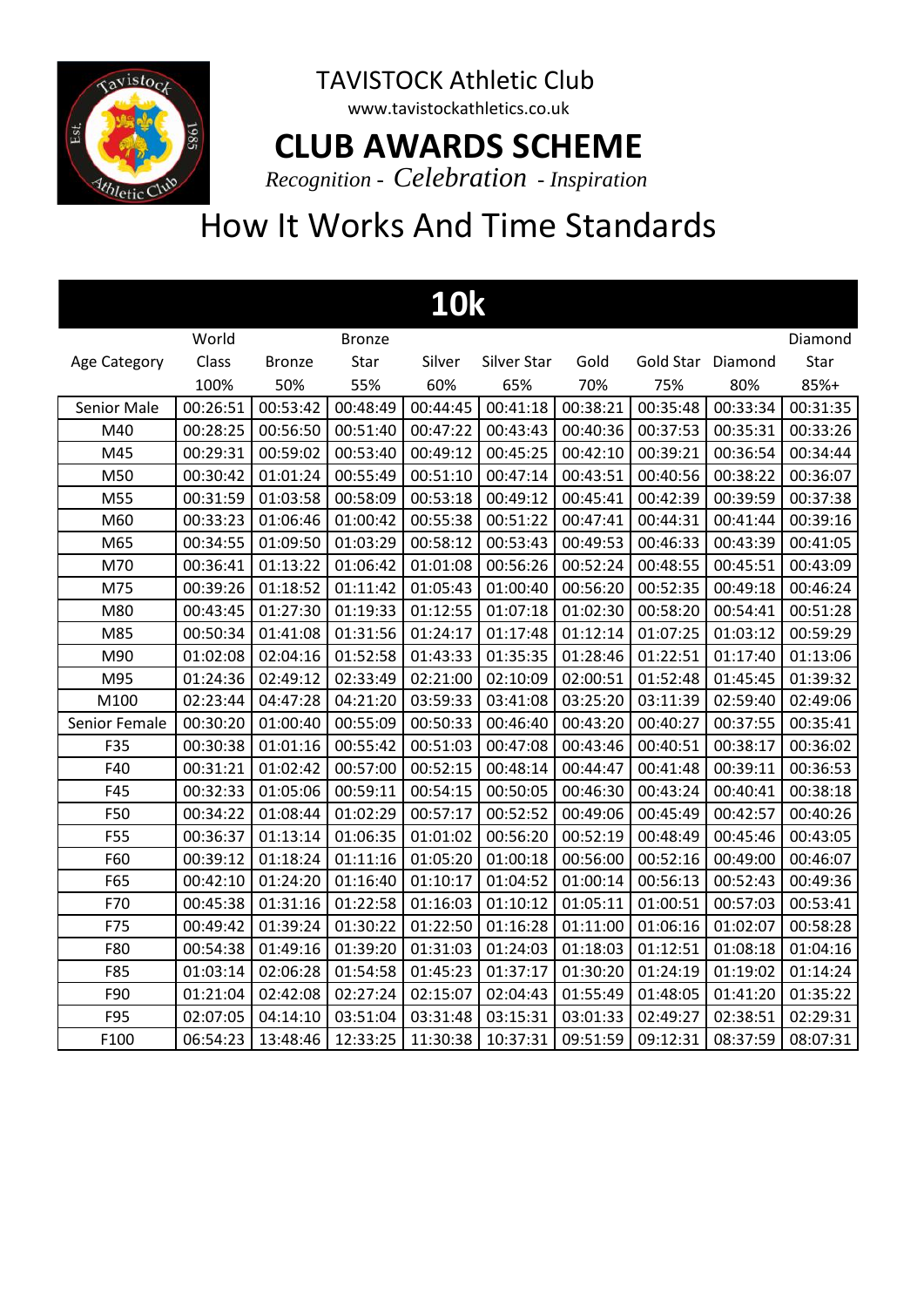

www.tavistockathletics.co.uk

#### **CLUB AWARDS SCHEME**

*Recognition - Celebration - Inspiration*

| 10 miles      |          |               |               |          |             |          |                   |          |          |  |  |
|---------------|----------|---------------|---------------|----------|-------------|----------|-------------------|----------|----------|--|--|
|               | World    |               | <b>Bronze</b> |          |             |          |                   |          | Diamond  |  |  |
| Age Category  | Class    | <b>Bronze</b> | Star          | Silver   | Silver Star | Gold     | Gold Star Diamond |          | Star     |  |  |
|               | 100%     | 50%           | 55%           | 60%      | 65%         | 70%      | 75%               | 80%      | 85%+     |  |  |
| Senior Male   | 00:44:23 | 01:28:46      | 01:20:42      | 01:13:58 | 01:08:17    | 01:03:24 | 00:59:11          | 00:55:29 | 00:52:13 |  |  |
| M40           | 00:46:31 | 01:33:02      | 01:24:35      | 01:17:32 | 01:11:34    | 01:06:27 | 01:02:01          | 00:58:09 | 00:54:44 |  |  |
| M45           | 00:48:23 | 01:36:46      | 01:27:58      | 01:20:38 | 01:14:26    | 01:09:07 | 01:04:31          | 01:00:29 | 00:56:55 |  |  |
| M50           | 00:50:24 | 01:40:48      | 01:31:38      | 01:24:00 | 01:17:32    | 01:12:00 | 01:07:12          | 01:03:00 | 00:59:18 |  |  |
| M55           | 00:52:36 | 01:45:12      | 01:35:38      | 01:27:40 | 01:20:55    | 01:15:09 | 01:10:08          | 01:05:45 | 01:01:53 |  |  |
| M60           | 00:55:00 | 01:50:00      | 01:40:00      | 01:31:40 | 01:24:37    | 01:18:34 | 01:13:20          | 01:08:45 | 01:04:42 |  |  |
| M65           | 00:57:38 | 01:55:16      | 01:44:47      | 01:36:03 | 01:28:40    | 01:22:20 | 01:16:51          | 01:12:03 | 01:07:48 |  |  |
| M70           | 01:00:34 | 02:01:08      | 01:50:07      | 01:40:57 | 01:33:11    | 01:26:31 | 01:20:45          | 01:15:43 | 01:11:15 |  |  |
| M75           | 01:04:53 | 02:09:46      | 01:57:58      | 01:48:08 | 01:39:49    | 01:32:41 | 01:26:31          | 01:21:06 | 01:16:20 |  |  |
| M80           | 01:11:47 | 02:23:34      | 02:10:31      | 01:59:38 | 01:50:26    | 01:42:33 | 01:35:43          | 01:29:44 | 01:24:27 |  |  |
| M85           | 01:22:49 | 02:45:38      | 02:30:35      | 02:18:02 | 02:07:25    | 01:58:19 | 01:50:25          | 01:43:31 | 01:37:26 |  |  |
| M90           | 01:41:39 | 03:23:18      | 03:04:49      | 02:49:25 | 02:36:23    | 02:25:13 | 02:15:32          | 02:07:04 | 01:59:35 |  |  |
| M95           | 02:18:26 | 04:36:52      | 04:11:42      | 03:50:43 | 03:32:58    | 03:17:46 | 03:04:35          | 02:53:02 | 02:42:52 |  |  |
| M100          | 03:56:20 | 07:52:40      | 07:09:42      | 06:33:53 | 06:03:35    | 05:37:37 | 05:15:07          | 04:55:25 | 04:38:02 |  |  |
| Senior Female | 00:49:41 | 01:39:22      | 01:30:20      | 01:22:48 | 01:16:26    | 01:10:59 | 01:06:15          | 01:02:06 | 00:58:27 |  |  |
| F35           | 00:50:10 | 01:40:20      | 01:31:13      | 01:23:37 | 01:17:11    | 01:11:40 | 01:06:53          | 01:02:43 | 00:59:01 |  |  |
| F40           | 00:51:20 | 01:42:40      | 01:33:20      | 01:25:33 | 01:18:58    | 01:13:20 | 01:08:27          | 01:04:10 | 01:00:24 |  |  |
| F45           | 00:53:19 | 01:46:38      | 01:36:56      | 01:28:52 | 01:22:02    | 01:16:10 | 01:11:05          | 01:06:39 | 01:02:44 |  |  |
| F50           | 00:56:17 | 01:52:34      | 01:42:20      | 01:33:48 | 01:26:35    | 01:20:24 | 01:15:03          | 01:10:21 | 01:06:13 |  |  |
| F55           | 00:59:59 | 01:59:58      | 01:49:04      | 01:39:58 | 01:32:17    | 01:25:41 | 01:19:59          | 01:14:59 | 01:10:34 |  |  |
| F60           | 01:04:12 | 02:08:24      | 01:56:44      | 01:47:00 | 01:38:46    | 01:31:43 | 01:25:36          | 01:20:15 | 01:15:32 |  |  |
| F65           | 01:09:04 | 02:18:08      | 02:05:35      | 01:55:07 | 01:46:15    | 01:38:40 | 01:32:05          | 01:26:20 | 01:21:15 |  |  |
| F70           | 01:14:44 | 02:29:28      | 02:15:53      | 02:04:33 | 01:54:58    | 01:46:46 | 01:39:39          | 01:33:25 | 01:27:55 |  |  |
| F75           | 01:21:24 | 02:42:48      | 02:28:00      | 02:15:40 | 02:05:14    | 01:56:17 | 01:48:32          | 01:41:45 | 01:35:46 |  |  |
| F80           | 01:29:29 | 02:58:58      | 02:42:42      | 02:29:08 | 02:17:40    | 02:07:50 | 01:59:19          | 01:51:51 | 01:45:16 |  |  |
| F85           | 01:43:34 | 03:27:08      | 03:08:18      | 02:52:37 | 02:39:20    | 02:27:57 | 02:18:05          | 02:09:27 | 02:01:51 |  |  |
| F90           | 02:12:46 | 04:25:32      | 04:01:24      | 03:41:17 | 03:24:15    | 03:09:40 | 02:57:01          | 02:45:57 | 02:36:12 |  |  |
| F95           | 03:28:08 | 06:56:16      | 06:18:25      | 05:46:53 | 05:20:12    | 04:57:20 | 04:37:31          | 04:20:10 | 04:04:52 |  |  |
| F100          | 11:18:44 | 22:37:28      | 20:34:04      | 18:51:13 | 17:24:12    | 16:09:37 | 15:04:59          | 14:08:25 | 13:18:31 |  |  |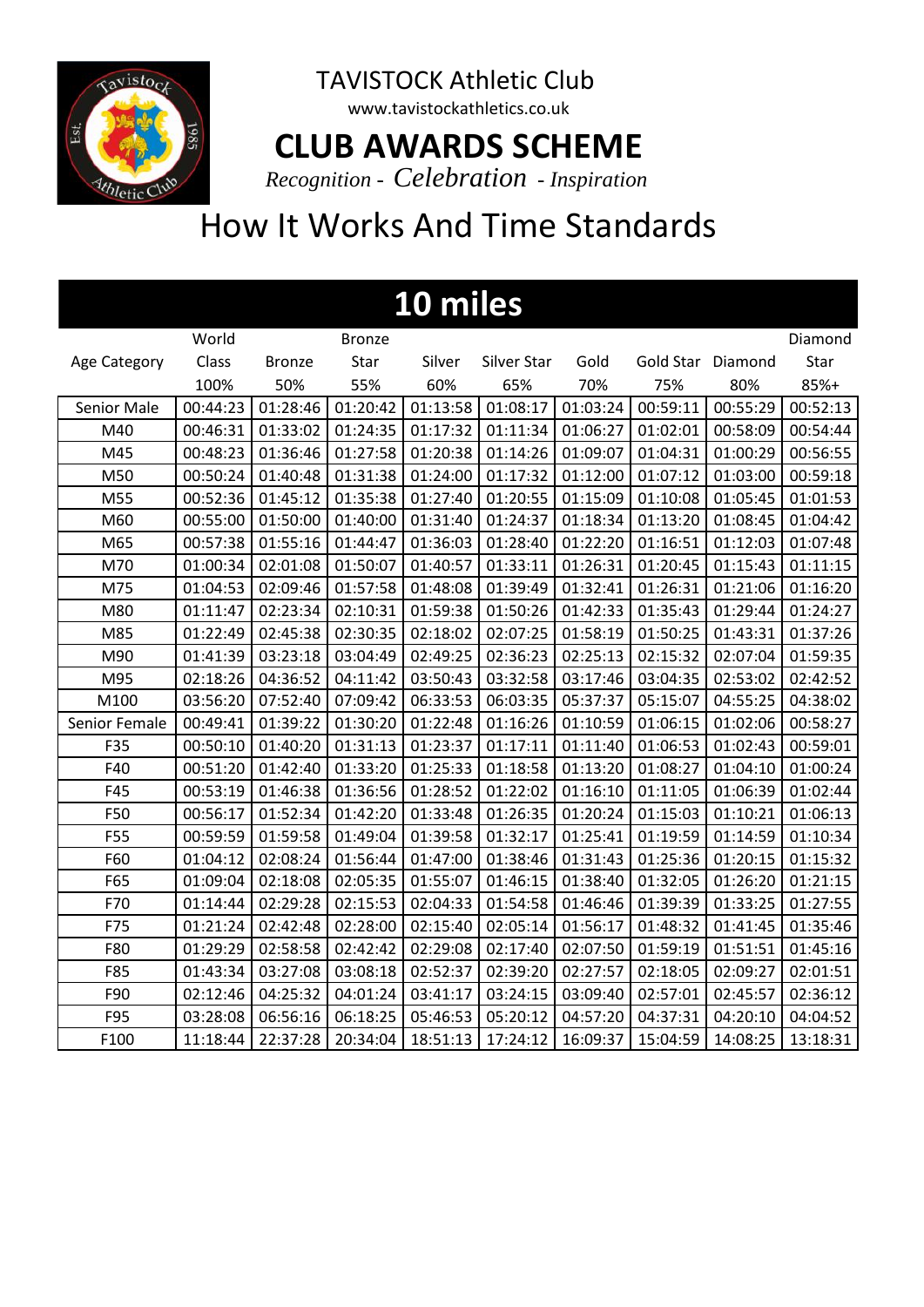

www.tavistockathletics.co.uk

#### **CLUB AWARDS SCHEME**

*Recognition - Celebration - Inspiration*

| <b>Half Marathon</b> |          |               |               |          |             |          |                   |          |          |  |  |
|----------------------|----------|---------------|---------------|----------|-------------|----------|-------------------|----------|----------|--|--|
|                      | World    |               | <b>Bronze</b> |          |             |          |                   |          | Diamond  |  |  |
| Age Category         | Class    | <b>Bronze</b> | Star          | Silver   | Silver Star | Gold     | Gold Star Diamond |          | Star     |  |  |
|                      | 100%     | 50%           | 55%           | 60%      | 65%         | 70%      | 75%               | 80%      | 85%+     |  |  |
| Senior Male          | 00:59:13 | 01:58:26      | 01:47:40      | 01:38:42 | 01:31:06    | 01:24:36 | 01:18:57          | 01:14:01 | 01:09:40 |  |  |
| M40                  | 01:01:41 | 02:03:22      | 01:52:09      | 01:42:48 | 01:34:54    | 01:28:07 | 01:22:15          | 01:17:06 | 01:12:34 |  |  |
| M45                  | 01:04:13 | 02:08:26      | 01:56:45      | 01:47:02 | 01:38:48    | 01:31:44 | 01:25:37          | 01:20:16 | 01:15:33 |  |  |
| M50                  | 01:06:57 | 02:13:54      | 02:01:44      | 01:51:35 | 01:43:00    | 01:35:39 | 01:29:16          | 01:23:41 | 01:18:46 |  |  |
| M55                  | 01:09:56 | 02:19:52      | 02:07:09      | 01:56:33 | 01:47:35    | 01:39:54 | 01:33:15          | 01:27:25 | 01:22:16 |  |  |
| M60                  | 01:13:12 | 02:26:24      | 02:13:05      | 02:02:00 | 01:52:37    | 01:44:34 | 01:37:36          | 01:31:30 | 01:26:07 |  |  |
| M65                  | 01:16:47 | 02:33:34      | 02:19:36      | 02:07:58 | 01:58:08    | 01:49:41 | 01:42:23          | 01:35:59 | 01:30:20 |  |  |
| M70                  | 01:20:45 | 02:41:30      | 02:26:49      | 02:14:35 | 02:04:14    | 01:55:21 | 01:47:40          | 01:40:56 | 01:35:00 |  |  |
| M75                  | 01:26:19 | 02:52:38      | 02:36:56      | 02:23:52 | 02:12:48    | 02:03:19 | 01:55:05          | 01:47:54 | 01:41:33 |  |  |
| M80                  | 01:35:20 | 03:10:40      | 02:53:20      | 02:38:53 | 02:26:40    | 02:16:11 | 02:07:07          | 01:59:10 | 01:52:09 |  |  |
| M85                  | 01:49:51 | 03:39:42      | 03:19:44      | 03:03:05 | 02:49:00    | 02:36:56 | 02:26:28          | 02:17:19 | 02:09:14 |  |  |
| M90                  | 02:14:42 | 04:29:24      | 04:04:55      | 03:44:30 | 03:27:14    | 03:12:26 | 02:59:36          | 02:48:22 | 02:38:28 |  |  |
| M95                  | 03:03:23 | 06:06:46      | 05:33:25      | 05:05:38 | 04:42:08    | 04:21:59 | 04:04:31          | 03:49:14 | 03:35:45 |  |  |
| M100                 | 05:13:49 | 10:27:38      | 09:30:35      | 08:43:02 | 08:02:48    | 07:28:19 | 06:58:25          | 06:32:16 | 06:09:12 |  |  |
| Senior Female        | 01:05:50 | 02:11:40      | 01:59:42      | 01:49:43 | 01:41:17    | 01:34:03 | 01:27:47          | 01:22:18 | 01:17:27 |  |  |
| F35                  | 01:06:28 | 02:12:56      | 02:00:51      | 01:50:47 | 01:42:15    | 01:34:57 | 01:28:37          | 01:23:05 | 01:18:12 |  |  |
| F40                  | 01:08:01 | 02:16:02      | 02:03:40      | 01:53:22 | 01:44:38    | 01:37:10 | 01:30:41          | 01:25:01 | 01:20:01 |  |  |
| F45                  | 01:10:39 | 02:21:18      | 02:08:27      | 01:57:45 | 01:48:42    | 01:40:56 | 01:34:12          | 01:28:19 | 01:23:07 |  |  |
| F50                  | 01:14:34 | 02:29:08      | 02:15:35      | 02:04:17 | 01:54:43    | 01:46:31 | 01:39:25          | 01:33:12 | 01:27:44 |  |  |
| F55                  | 01:19:29 | 02:38:58      | 02:24:31      | 02:12:28 | 02:02:17    | 01:53:33 | 01:45:59          | 01:39:21 | 01:33:31 |  |  |
| F60                  | 01:25:05 | 02:50:10      | 02:34:42      | 02:21:48 | 02:10:54    | 02:01:33 | 01:53:27          | 01:46:21 | 01:40:06 |  |  |
| F65                  | 01:31:31 | 03:03:02      | 02:46:24      | 02:32:32 | 02:20:48    | 02:10:44 | 02:02:01          | 01:54:24 | 01:47:40 |  |  |
| F70                  | 01:39:02 | 03:18:04      | 03:00:04      | 02:45:03 | 02:32:22    | 02:21:29 | 02:12:03          | 02:03:47 | 01:56:31 |  |  |
| F75                  | 01:47:52 | 03:35:44      | 03:16:07      | 02:59:47 | 02:45:57    | 02:34:06 | 02:23:49          | 02:14:50 | 02:06:54 |  |  |
| F80                  | 01:58:35 | 03:57:10      | 03:35:36      | 03:17:38 | 03:02:26    | 02:49:24 | 02:38:07          | 02:28:14 | 02:19:31 |  |  |
| F85                  | 02:17:14 | 04:34:28      | 04:09:31      | 03:48:43 | 03:31:08    | 03:16:03 | 03:02:59          | 02:51:33 | 02:41:27 |  |  |
| F90                  | 02:55:56 | 05:51:52      | 05:19:53      | 04:53:13 | 04:30:40    | 04:11:20 | 03:54:35          | 03:39:55 | 03:26:59 |  |  |
| F95                  | 04:35:48 | 09:11:36      | 08:21:27      | 07:39:40 | 07:04:18    | 06:34:00 | 06:07:44          | 05:44:45 | 05:24:28 |  |  |
| F100                 | 14:59:22 | 05:58:44      | 03:15:13      | 00:58:57 | 23:03:38    | 21:24:49 | 19:59:09          | 18:44:12 | 17:38:05 |  |  |